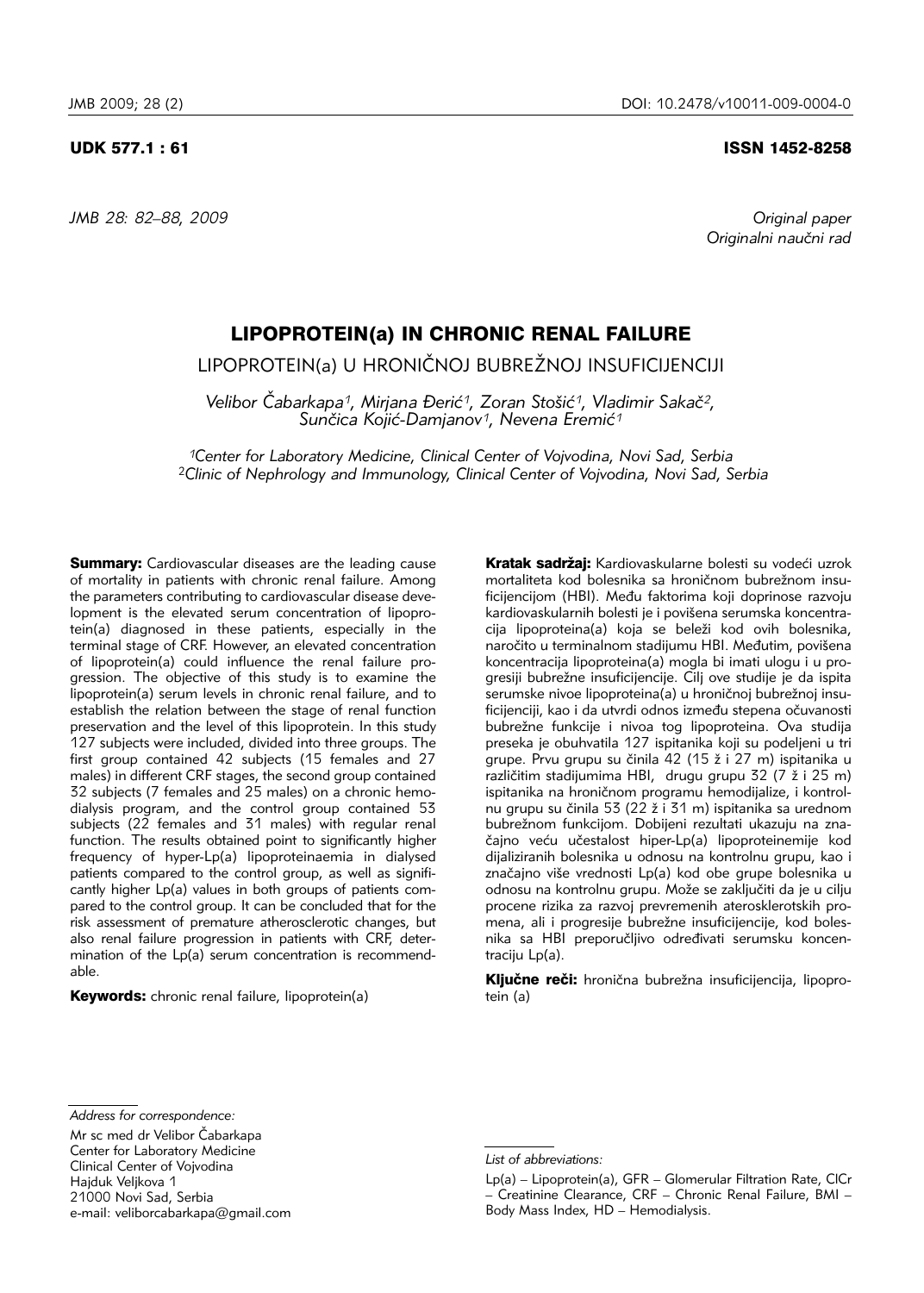# Introduction

Chronic renal failure (CRF) is a common health problem worldwide. The prevalence of chronic renal failure is on the rise, since it is a consequence of the increased development of diseases causing renal function disturbances, principally diabetes mellitus and arterial hypertension (1). In patients with chronic renal failure, and especially with end-stage renal disease, cardiovascular diseases are the leading cause of morbidity and mortality. Based upon data on renal patients from different countries, the cardiovascular mortality in this population is about 16 times higher compared to the healthy population (2). Numerous parameters contribute to accelerated atherogenesis and occurrence of cardiovascular diseases in patients with CRF, and the most important ones are: lipid metabolism disturbances, oxidative stress, inflammation, physical inactivity, hypertension, vascular calcifications, endothelial dysfunction and depressed nitric oxide availability  $(3-6)$ .

Many of the renal disease patients have dyslipidaemia, often already in an early stage of renal failure (7, 8). Apart from quantitative abnormalities (hypertri glyceridaemia and hypo-HDL cholesterolaemia), in CRF there are also qualitative ones, i.e. disturbance in plasmatic lipoprotein structure (small dense LDL and HDL particles) (9). Furthermore, elevated lipoprotein(a)  $[Lp(a)]$  serum concentration was also reported.

Lp(a) is an LDL-like lipoprotein that consists of an LDL particle to which the glycoprotein apolipoprotein (apo)(a) is bound. Lipoprotein(a) serum levels vary widely, with a distribution that is skewed at low levels. The apo(a) gene is located on chromosome 6 and is the major gene controlling lipoprotein(a) levels. In Lp(a) catabolism, the liver is without any function, and it is supposed that kidney is the dominant organ. The presence of  $apo(a)$  fragments liberated from the lipo protein complex was established in urine in quantity of  $1\%$  of the total  $Lp(a)$  catabolism, which is in correlation with its plasmatic levels (10). There is a possibility that it is an active tubular secretion mechanism.

Numerous studies reported elevated Lp(a) levels in patients with kidney diseases. This increase, however, depends markedly on the impairment of kidney function, the amount of proteinuria, and the treatment modality. In addition to these parameters, there is strong evidence that the relative increase of Lp(a) also depends on the apo(a) K-IV repeat polymorphism (11). Lipoprotein(a), a genetically determined lipoprotein in the blood, is one of the most powerful independent risk factors for cardiovascular disease (12). Lp(a) levels above 0.30 g/L were proposed to be associated with an increased risk. However, the Lp(a) level itself seems to be less discriminative for cardiovascular disease in kidney patients compared with the general population (11).

Based upon previous research, it is known that endothelial function disturbance, infiltration of intimal endothelial surface of the arterial wall with native LDL particles, their oxidative modification, monocyte mobilization, migration and proliferation of smooth muscle cells, extracellular matrix reorganization and growing fibrolipid plate are the key mechanisms of atherogenesis. Furthermore, the central part in the initiation of endothelial dysfunction is represented by LDL modification into the form of oxidatively modified LDL (oxLDL) (13). Hypertriglyceridaemia, present in CRF as a rule, brings about modifications of HDL and LDL particles' structure, resulting in the occurrence of small dense LDL with increased capacity of binding to the arterial wall, and a special tendency for oxidative modification. Reduced concentrations, as well as proactive abilities of modified HDL particles, represent an additional factor contributing to the premature atherosclerosis development in CRF (11).

Lp(a) lipoprotein is presumed to function as a dual pathogen, which is related to both atherogenesis and thrombogenesis. Apo(a) is an atherothrombogenic moiety, which can competitively inhibit plasminogen activity leading to impaired fibrinolysis. Lp(a) has also been implicated in enhanced oxidation and foam cell formation. Recently, it has been proposed that in settings of enhanced oxidative stress and increased Lp(a) concentrations, a proinflammatory milieu may predominate that contributes to the clinical expression of cardiovascular disease (12).

Apart from its role in atherogenesis, dyslipidaemia can have a potential role in kidney disease progression acceleration by a few mechanisms, such as: reabsorption of cholesterol and fatty acids, occurring in the filtrated protein structure (albumins and lipoproteins), by tubulocytes can stimulate the tubulointerstitial inflammation, formation of foam cells and tissue damage (14, 15). Lipoprotein accumulation in the glomerular mesangium can contribute to matrix production and occurrence of glomerulosclerosis (16). In this context, native and oxidized lipoproteins, particularly LDL, stimulate the production of matrix proteins by cultured mesangial cells and promote the generation of proinflammatory cytokines, which can lead to recruitment and activation of circulating and resident macrophages. Additionally, HDL-intervened reverse cholesterol transportation is disturbed, what can further contribute to tissue damage. In fact, hypo-HDL cholesterolaemia represents an independent risk factor for renal disease progression (17).

Apart from the fact that increased lipoprotein(a) level is an independent risk factor for premature atherosclerosis development, there is an opinion that Lp(a) could also be important for renal disease progression (18). This lipoprotein has stimulatory effects in low concentrations, and cytotoxic effects in high concentrations on mesangial cells culture, which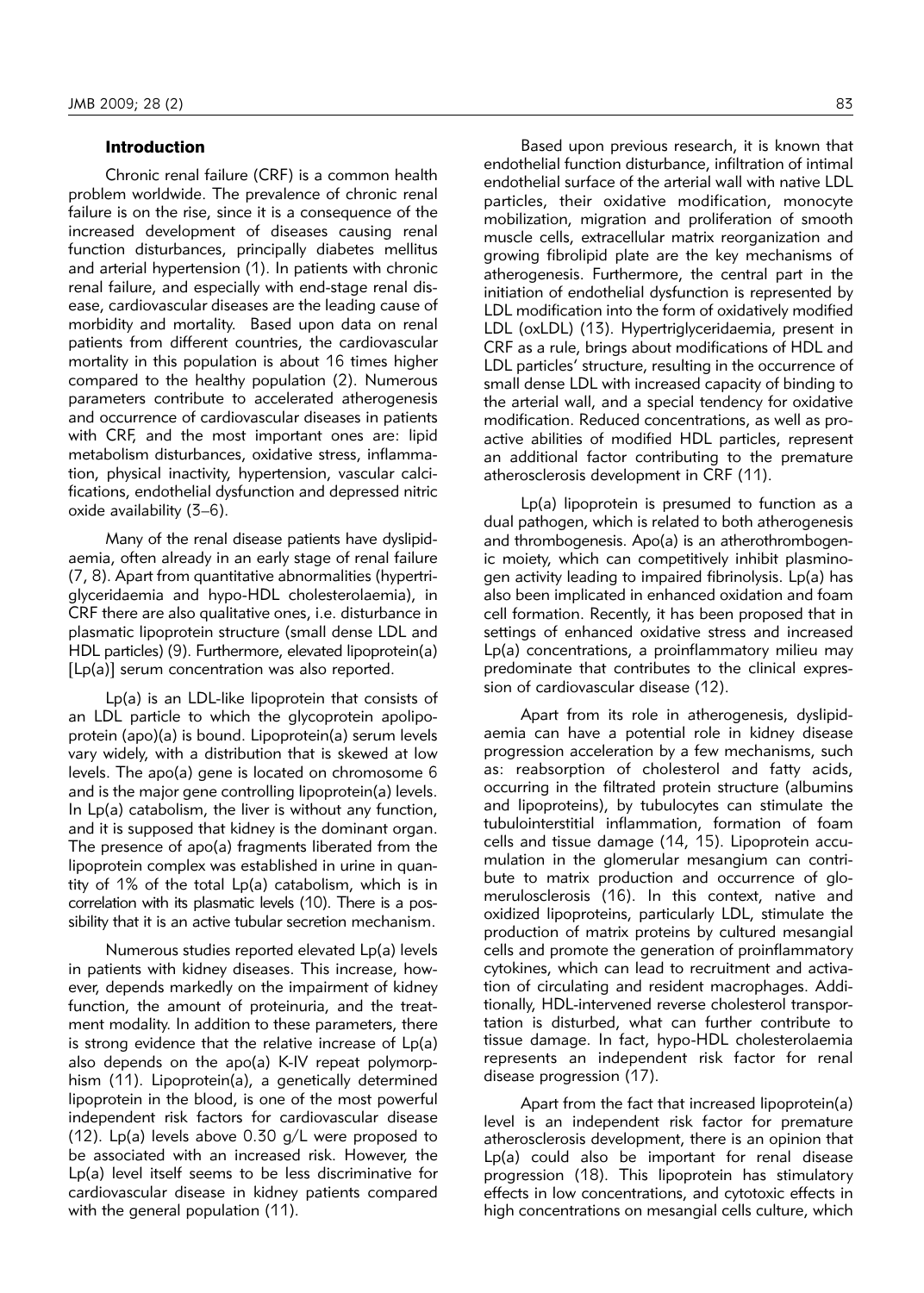can have a negative influence on renal disease progression *in vivo* (19). There are numerous data in literature, based upon *in vitro* examination on animal models, describing the possible mechanisms by which Lp(a) can induce or aggravate renal dysfunction (20, 21). While analogical and pathobiological processes (22) are included in glomerulosclerosis and atherosclerosis, and Lp(a) is an independent risk factor for premature atherosclerosis development, this particle could be a contributing factor in chronic renal insufficiency progression. However, there are other studies (23), pointing to the fact that plasma levels of Lp(a) do not predict progression of renal dysfunction.

The objective of this study is to examine Lp(a) values in patients with chronic renal failure, as well as to determine the relation between functional renal reserves and Lp(a) serum concentration in these patients.

# Materials and Methods

In this study 127 subjects were examined, and their characteristics are represented in *Table I*.

Subjects in the first group were patients in various stages of CRF, and non-hemodialysed, while subjects in the second group were patients on a chronic hemodialysis program (HD). Blood samples were taken from these patients before the first hemodialysis in the week. Subjects of comparable age with regular renal function formed the control group.

In order to evaluate the functional renal reserves, the serum concentrations of creatinine and urea, as well as creatinine concentration in urine were determined by standard biochemical methods, using the analyzer Olympus AU400 and the commercial sets of the Olympus company (Ireland). After that, the creatinine clearance (ClCr) was calculated, and the obtained value was normalized in comparison to the body surface of 1.73 m2.

|  | Table I Subjects' features. |  |
|--|-----------------------------|--|
|--|-----------------------------|--|

|                                                           | I group                                     | II group                               | III group        |
|-----------------------------------------------------------|---------------------------------------------|----------------------------------------|------------------|
| Subjects                                                  | Non-<br>hemodialysed<br><b>CRF</b> patients | Hemodialysed Control group<br>patients |                  |
| Number $(f/m)$                                            | 42 (15/27)                                  | 32(7/25)                               | 53 (22/31)       |
| Creatinine<br>$(\mu \text{mol/L})$                        | $126.8 + 49.5$                              | 940.8±148.1                            | $86.1 \pm 15.7$  |
| Urea (mmol/L)                                             | $8.3 + 4.3$                                 | $29.6 \pm 7.7$                         | $4.9 \pm 1.2$    |
| Creatinine<br>clearance<br>(mL/min/<br>$1.73 \text{ m}^2$ | $59.3 \pm 28.7$                             |                                        | $105.5 \pm 12.1$ |
| BMI ( $\text{kg}/\text{m}^2$ )                            | $26.3 \pm 4.6$                              | $24.0 \pm 5.0$                         | $23.3 \pm 5.0$   |

Legend: CRF – chronic renal failure, BMI – body mass index.

On the same biochemical analyzer, the serum concentrations of apo A-I, apo B (Olympus, Ireland) and lipoprotein(a) (Sentinel, Italy), were also determined immunoturbidimetrically. Lipid status parameters were determined by standard biochemical methods with the commercial sets of the BioMerieux company, France, on the RA-XT analyzer.

#### *Statistics*

Statistic data processing was performed by using the Microsoft Office Excel program package 2003. Results were presented as mean value  $\pm$  SD. The following statistic methods were applied: f-test, ttest, correlation and linear regression analysis.

## **Results**

The values obtained for lipid status parameters apo A-I and apo B are represented in *Table II*.

| Table II Lipid status parameters and apolipoproteins A-I and B. |  |  |  |
|-----------------------------------------------------------------|--|--|--|
|-----------------------------------------------------------------|--|--|--|

| Parameters (mmol/L; $q/L$ )                                                | Non-hemodialysed CRF patients                                                | Hemodialysed patients                                                         | Control group                                                          |
|----------------------------------------------------------------------------|------------------------------------------------------------------------------|-------------------------------------------------------------------------------|------------------------------------------------------------------------|
| Atherogenic<br>Total cholesterol<br><b>Triglycerides</b><br>LDL-C<br>Apo B | $4.83 \pm 1.01**$<br>$1.69 \pm 1.01**$<br>$3.40 \pm 0.81$<br>$1.03 \pm 0.23$ | $4.72 \pm 0.91**$<br>$1.97 \pm 1.08$ **<br>$2.78 \pm 0.65$<br>$0.98 \pm 0.23$ | $5.78 \pm 0.40$<br>$0.95 \pm 0.39$<br>$3.91 \pm 0.42$<br>$0.78 + 0.20$ |
| Protective<br>HDL-C<br>Apo A-I                                             | $1.28 \pm 0.41***$ <sup>##</sup><br>$1.31 + 0.23***$                         | $1.05 \pm 0.23$ **<br>$1.13 \pm 0.16$ **                                      | $1.41 \pm 0.32$<br>$1.55 \pm 0.30$                                     |
| <b>Relations</b><br>LDL-/HDL-C<br>Cholesterol/HDL-C<br>Apo $B/A-I$         | $2.91 \pm 0.92$<br>$4.11 \pm 1.18$ <sup>#</sup><br>$0.78 \pm 0.16**$         | $2.83 \pm 0.75$<br>$4.56 \pm 1.10$<br>$0.89 \pm 0.29$ **                      | $2.98 \pm 0.87$<br>$4.23 \pm 0.91$<br>$0.52 \pm 0.15$                  |

Legend: \*p<0.05,\*\*p<0.01 compared to the control group  $\frac{1}{4}p<0.05$ ,  $\frac{1}{4}p<0.01$  compared to the hemodialysed patients.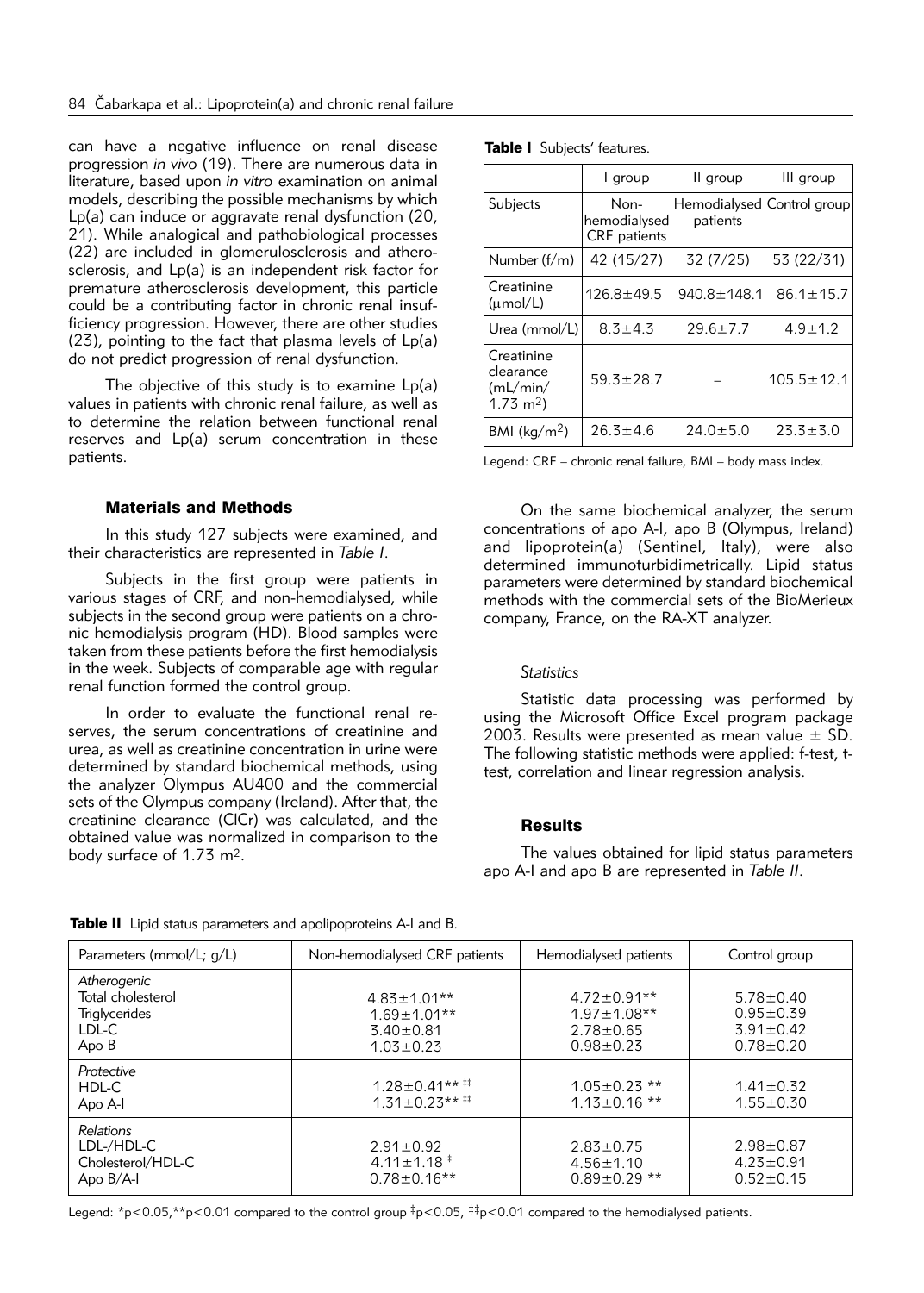| $Lp(a)$ , $(g/L)$               | Non-<br>hemodialysed<br>CRF patients | Hemodialysed<br>patients | Control group |
|---------------------------------|--------------------------------------|--------------------------|---------------|
| $0 - 0.3$                       | 37 (90.5%)‡                          | 22 (68.7%)*              | 48 (90.6%)    |
| $0.31 - 0.5$                    | 1(2.3%)                              | 5(15.6%)                 | 5(9.4%)       |
| > 0.5                           | 4 (9.5%)                             | 5(15.6%)                 | ∩             |
| Total<br>pathological<br>values | $5(11.8\%)^{\ddagger}$               | 10 (31.2%)*              | 5(9.4%)       |

Table III Frequency of normal  $(< 0.3)$ , moderate  $(0.31 -$ 0.50) and extremely  $(>0.5)$  elevated serum  $Lp(a)$  levels.

Legend:  $\frac{1}{2}p < 0.05$  compared to the hemodialysed patients, \*p<0.05 compared to the control group.

| Table IV Serum lipoprotein(a) levels. |  |
|---------------------------------------|--|
|---------------------------------------|--|

|                               | Lp(a), (g/L) Non-hemodialysed Hemodialysed<br><b>CRF</b> patients | patients<br>$(\bar{x} \pm SD)$                                   | Control<br>group<br>$(\bar{x} \pm SD)$ |
|-------------------------------|-------------------------------------------------------------------|------------------------------------------------------------------|----------------------------------------|
| $0 - 0.3$                     | $0.10 \pm 0.07$                                                   | $0.07 + 0.06$                                                    | $0.05 \pm 0.05$                        |
| $0.31 - 0.5$                  | $0.31 \pm 0.31$                                                   | $0.37 \pm 0.04$                                                  | $0.36 \pm 0.07$                        |
| >0.5                          | $0.78 \pm 0.14$                                                   | $0.70 \pm 0.11$                                                  |                                        |
| Summary<br>$(\bar{x} \pm SD)$ | $0.18 \pm 0.21*$                                                  | $0.22 \pm 0.25$ <sup><math>\ddagger</math></sup> 0.08 $\pm$ 0.10 |                                        |

Legend:  $\text{*}p=0.01$ , and  $\text{*}p=0.006$  compared to the control group.

In both groups of patients with CRF, significantly lower values of total cholesterol (C), HDL-C and apo A-I were established, i.e. significantly higher triglyceride values, as well as rate of apo B/A-I compared to the control group. In non-hemodialysed CRF patients, compared to the hemodialysed ones, significantly lower HDL-C and apo A-I values were present, as well as the cholesterol/HDL-C ratio.

Percentage distribution of Lp(a) lipoprotein serum levels is presented in *Table III*. The highest frequency of hyper-Lp(a) lipoproteinaemia was found in hemodialysed patients, which is significantly higher  $(p<0.05)$  compared to non-hemodialysed CRF patients and the control group.

Distribution of Lp(a) lipoprotein mean values is represented in *Table IV*. In patients with CRF, somewhat more so in HD patients, mean values of Lp(a) were significantly higher than in the control group.

In *Table V*, the correlation of Lp(a) with lipid parameters, BMI, age and dialysis treatment duration is represented. There is no significant correlation between Lp(a) serum levels and lipid status parameters, as well as BMI, age and dialysis duration.

|                               | Non-hemodialysed<br><b>CRF</b> patients |      | Hemodialysed<br>patients |      |
|-------------------------------|-----------------------------------------|------|--------------------------|------|
|                               | r                                       | р    | r                        | р    |
| Total cholesterol<br>(mmol/L) | 0.10                                    | 0.50 | 0.14                     | 0.40 |
| Triglicerides<br>(mmol/L)     | 0.20                                    | 0.19 | 0.15                     | 0.75 |
| $HDL-c$ (mmol/L)              | 0.04                                    | 0.71 | 0.10                     | 0.75 |
| $LDL-c (mmol/L)$              | 0.03                                    | 0.80 | 0.07                     | 0.19 |
| Apo A-I $(g/L)$               | 0.03                                    | 0.80 | 0.34                     | 0.06 |
| Apo $B(q/L)$                  | 0.02                                    | 0.90 | 0.30                     | 0.09 |
| BMI ( $kg/m2$ )               | 0.14                                    | 0.40 | 0.08                     | 0.65 |
| Age (year)                    | 0.11                                    | 0.46 | 0.20                     | 0.26 |
| Dialysis duration<br>(month)  |                                         |      | 0.16                     | 0.36 |

Table V Lp(a) correlation with lipid parameters, BMI, age and

hemodialysis duration.

Also, no significant correlation was established between the Lp(a) value and creatinine clearance as a filtration rate indicator.

# **Discussion**

Lipid metabolism disturbances are frequently present in patients with chronic renal failure, representing an important factor in premature atherosclerosis development. They occur in 40–60% of patients with CRF (24) and their basic characteristics are: hypertriglyceridaemia (mild to moderate degree), normal or mild hypercholesterolaemia, reduction of HDL-C and apolipoprotein A-I values, increase of apolipoprotein B values (25, 26). The most frequent one is type IV hyperlipoproteinaemia, according to Fredrickson. In our study the same results were obtained, which was expected referring to the well known causes of lipid metabolism disturbance in CRF, such as: factors retarding the lipoprotein catabolism – reduced enzyme activity of lipoprotein lipase, hepatic triglyceride lipase and lecithin cholesterol acyltransferase, as well factors retarding the lipoprotein cellular transfer – modification of apolipoprotein content and modified lipid content, hormonal factors (hyper insulinaemia and secondary hyperparathyroidism).

Although there were numerous studies exploring relations between Lp(a) and renal functional status in patients with CRF, contradictory results were obtained. Some studies revealed an increase in the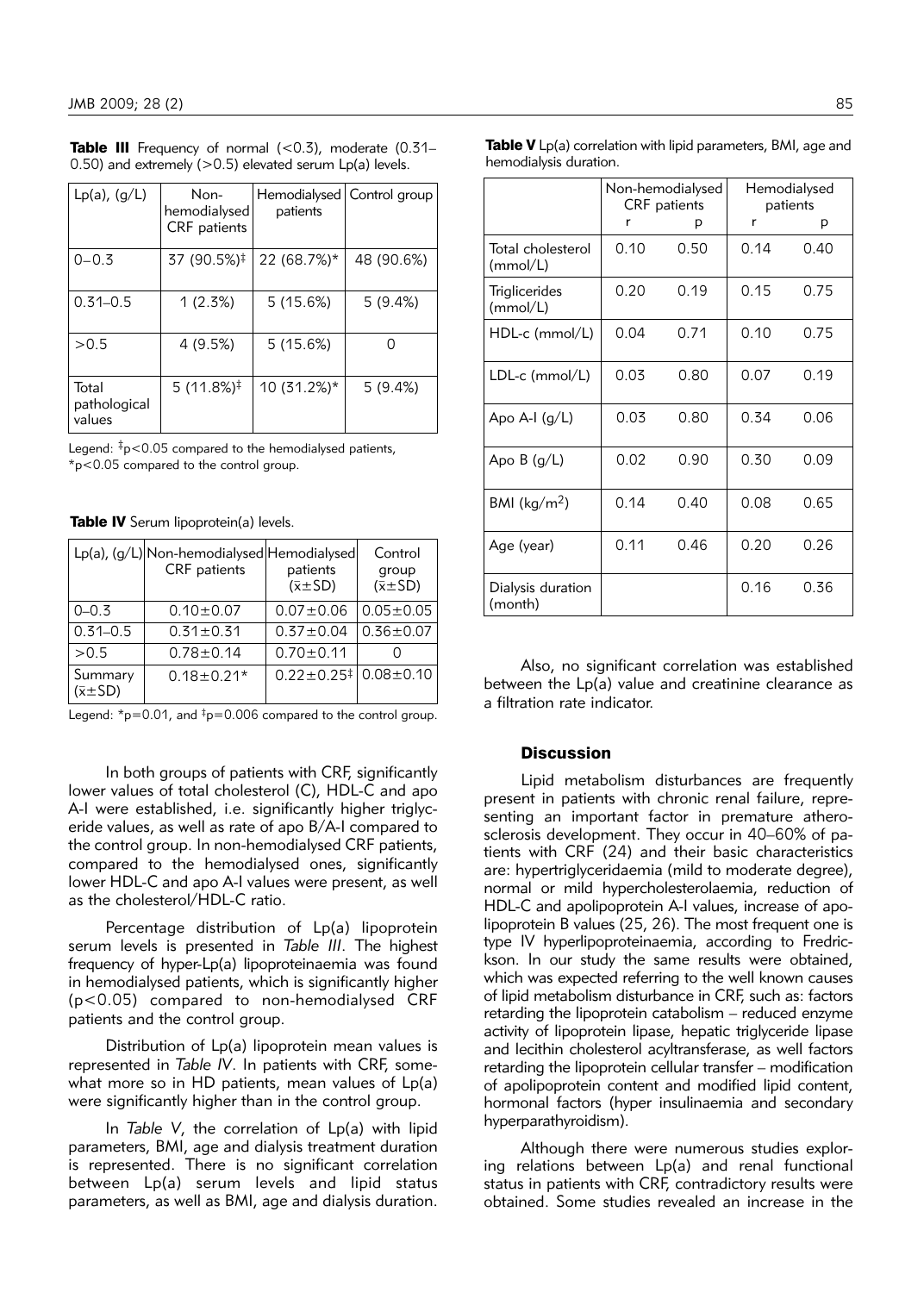plasma concentration of Lp(a) in these patients. Similarly to the study by Haffner et al. (27), in our research a low correlation coefficient was also obtained ( $r=0.1$ ,  $p=0.54$ ) between the Lp(a) serum values and creatinine clearance, as a glomerular filtration indicator. Considering the possible role of kidneys in  $Lp(a)$  catabolism, a result like this is somewhat contradictory to the expectations, due to the fact that by the reduction of functional renal reserves, this catabolism should also be reduced. Apart from this, there are also studies, as the one performed by Sechi et al. (28), examining Lp(a) serum concentrations in CRF initial phases, where a considerable inverse correlation exists between log Lp(a) and creatinine clearance  $(r=0.243)$ ,  $p$ <0.001), as well as a considerably higher  $Lp(a)$  level in patients with GFR<90 mL/min per 1.73 m2 in comparison to patients with GFR >90 mL/min per 1.73 m2. Although, based upon these results, it can be expected that Lp(a) concentrations, even at higher degrees of renal function reduction, would be in correlation with the creatinine clearance value, in our study the degree of this correlation was insignificant. Presumably, these results were caused by the fact that creatinine clearance determination in our test group was performed in ambulance conditions, implicating the possibility of nonadequate collection of twentyfour hour urine. Thereby, for more relevant insight into the degree of renal function preservation, especially in ambulance patients, apart from creatinine clearance determination, using some other markers (cystatin C) for glomerular filtration evaluation would be relevant.

In our study, Lp(a) values in patients with CRF, both hemodialysed and non-hemodialysed, were considerably higher compared to the control group. Similar results were obtained in the study by Lahrach et al. (29), while a somewhat lower mean value of Lp(a) in HD patients was obtained by Labudović et al.  $(0.17 \pm 0.17 \text{ g/L})$  (30), however, it was not significantly different in comparison to the control group. Although neither the relation between the glomerular filtration reduction degree and Lp(a) level, nor the influence of elevated  $Lp(a)$  values on CRF progression were monitored in this study, there are some data in literature suggesting that elevated Lp(a) values in patients with HBI could influence the renal disease progression. Also, the apolipoprotein(a) isoforms were not established, but it was determined that in subjects with regular renal function Lp(a) levels

were higher in case of existence of the low-molecular (LMW) apo(a) phenotype, in comparison to those with high-molecular phenotype (HMW), while Lp(a) values in patients with CRF, especially in advanced phases, converge to high values. Results of the CHOICE Study (31) in a dialysis cohort, showed that high lipoprotein(a) concentration, when measured by the ELISA assay, prospectively predicts cardiovascular disease, as does LMW apolipoprotein(a) size. It is of particular importance to say that patients with increased Lp(a) plasma level and LMW apo(a) isoform develop cantering atherosclerosis and progressive renal damage (32), because apolipoprotein(a) has a high degree of homology with plasminogen and LMW isoforms bind more strongly to fibrin than larger isoforms, suggesting that the LMW isoform size itself plays a role in atherogenesis. Furthermore,  $Lp(a)$  usually accounts for  $\lt 10\%$  of LDL-cholesterol. Therefore, if Lp(a) acts only through its lipid portion, even a relatively large elevation in its level might have relatively small atherogenic effects (33).

In accordance with considerably higher Lp(a) values in end-stage renal disease patients, in our study also a significantly higher presence of hyper- $Lp(a)$  lipoproteinaemia has been established in comparison to the control group of subjects. Although Lp(a) serum values were significantly higher in nonhemodialysed patients with HBI in comparison to the control group, the presence of hyper- $Lp(a)$  lipoproteinaemia was non-significant.

In our study, in contrast to the study of Haffner et al. (27), in which the correlation between Lp(a) and apo B was significant ( $r=0.104$ ,  $p=0.027$ ), Lp(a) was not in correlation with apo B or apo A-I, neither with lipid status parameters, nor with the age of subjects or duration of hemodialysis.

Considering the results of this study, which point to the fact that Lp(a) values are significantly higher in patients with CRF in comparison to the population with regular renal function, it can be concluded that the determination of Lp(a) serum concentration would be advisable for a more complete risk assessment of premature atherosclerotic modification development, but also of possible further progression of CRF.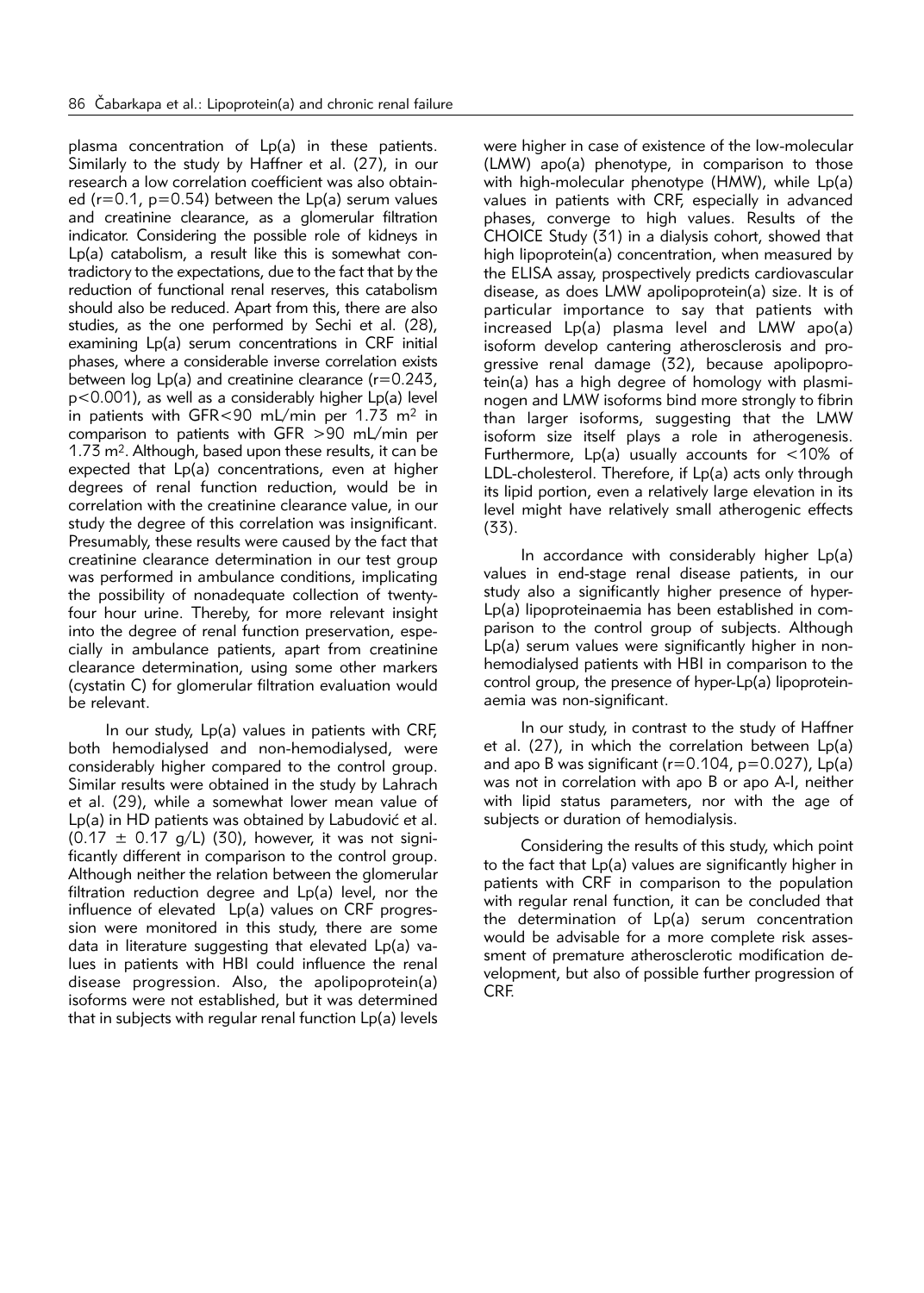### **References**

- 1. Ozsoy R, Van der Steg W, Kastelein J, Arisz L, Koopman M. Dyslipidaemia as predictor of progressive renal failure and the impact of treatment with atorvastatin. Nephrol Dial Transplant 2007; 22: 1578–86.
- 2. Ozsoy RC, Kastelein JJP, Arisz L, Koopman MG. Atorvastatin and the dyslipidemia of early renal failure. Atherosclerosis 2003; 166: 187–94.
- 3. Himmelfarb J, Stenvinkel P, Ikizler TA, Hakim RM. The elephant in uremia: oxidant stress as a unifying concept of cardiovascular disease in uremia. Kidney Int 2002; 62: 1524–38.
- 4. McCullough PA. Why is chronic kidney disease the »spoiler« for cardiovascular outcomes? J Am Coll Car diol 2003; 41: 725–8.
- 5. Stenvinkel P, Alvestrand A. Inflammation in end-stage renal disease: sources, consequences, and therapy. Semin Dial 2002; 15: 329–37.
- 6. Vaziri ND. Effect of chronic renal failure on nitric oxide metabolism. Am J Kidney Dis 2001; 38: 74–9.
- 7. Muntner P, He J, Astor BC, Folsom AR, Coresh J. Traditional and nontraditional risk factors predict coronary heart disease in chronic kidney disease: results from the Atherosclerosis Risk in Communities Study. J Am Soc Nephrol 2005; 16: 529–38.
- 8. Muntner P, Hamm LL, Kusek JW, Chen J, Whelton PK, He J. The prevalence of nontraditional risk factors for coronary heart disease in patients with chronic kidney disease. Ann Intern Med 2004; 140: 9–17.
- 9. Vaziri ND. Dyslipidemia of chronic renal failure: the nature, mechanisms, and potential consequences. Am J Physiol Renal Physiol 2006; 290: 262–72.
- 10. Đerić M. Lipoprotein(a). In: Lepšanović L, Lepšanović Lj. Klinička lipidologija. Savremena administracija, Beograd, 2000: 169–93.
- 11. Kronenberg F. Dyslipidemia and nephrotic syndrome: recent advances. J Ren Nutr 2005; 15: 195–203.
- 12. Rajappa M, Sridhar MG, Balachander J, Sethuraman KR. Lipoprotein(a) and comprehensive lipid tetrad index as a marker for coronary artery disease in NIDDM patients in South India. Clin Chim Acta 2006; 372: 70–5.
- 13. Čaparević Z. OxLDL kao indikator povećanog rizika za ishemijsku bolest srca. U: Đerić M, Stokić E, Todorović-\ilas Lj. Hiperlipoproteinemije – savremeni aspekti. Novi Sad, Društvo lekara Vojvodine Srpskog lekarskog društva 2005: 81-90.
- 14. Brunskill NJ. Albumin signals the coming of age of proteinuric nephropathy. J Am Soc Nephrol 2004; 15: 504–5.
- 15. Magil AB. Interstitial foam cells and oxidized lipoprotein in human glomerular disease. Mod Pathol 1999; 12: 33–40.
- 16. Wheeler DC, Chana RS. Interactions between lipoproteins, glomerular cells and matrix. Miner Electrolyte Metab 1993: 19: 149-64.
- 17. Hunsicker LG, Adler S, Caggiula A, England BK, Greene T, Kusek JW, et al. Predictors of the progression of renal disease in the Modification of Diet in Renal Disease Study. Kidney Int 1997; 51: 1908–19.
- 18. Clodi M, Oberbauer R, Waldhausel W, Maurer G, Kostner GM, et al. Urinary excretion of apo(a) fragments in NIDDM patients. Diabetologia 1997; 40: 1455–60.
- 19. Vučković B. Povezanost Lp(a) lipoproteina i fibrinoliznog potencijala kod osoba sa ishemijskim cerebrovaskularnim insultom. Magistarski rad. Medicinski fakultet, Univerzitet u Novom Sadu 2007.
- 20. Galle J, Stunz P, Schollmeyer P, Wanner C**.** Oxidized LDL and lipoprotein(a) stimulate renin release of juxtaglomerular cells. Kidney Int 1995; 47: 45–52.
- 21. Greiber S, Kramer-Guth A, Pavenstadt H, Gutenkun**s**t M, Schollmeyer P, Wanner C. Effects of lipoprotein(a) on mesangial cell proliferation and viability. Nephrol Dial Transplant 1996; 11: 778–85.
- 22. Diamond JR. Analogous pathobiologic mechanisms in glomerulosclerosis and atherosclerosis. Kidney Int Suppl 1991; 31: 29–34.
- 23. Samuelsson O, Attman PO, Knight-Gibson C, Larsson R, Mulec H, Wedel H, Weiss L. Plasma levels of lipoprotein(a) do not predict progression of human chronic renal failure. Nephrol Dial Transplant 1996; 11: 2237–43.
- 24. Đurđević-Mirković T. Prognostički značaj C-reaktivnog proteina i drugih reaktanata akutne inflamatorne faze u različitim stadijumima bubrežne insuficijencije. Doktorska teza. Medicinski fakultet, Novi Sad, 2004.
- 25. Đurđević-Mirković T, Čurić S. Poremećaji metabolizma lipida u bolestima bubrega. U: Đerić M, Stokić E, Todorovi}-\ilas Lj. Hiperlipoproteinemije – savremeni aspekti. Društvo lekara Vojvodine Srpskog lekarskog društva, Novi Sad, 2005: 255-60.
- 26. Čabarkapa V. Odnos funkcionog statusa bubrega i homocisteinemije u bolesnika sa hroničnom bubrežnom insuficijencijom. Magistarski rad. Medicinski fakultet, Univerzitet u Novom Sadu 2007.
- 27. Haffner M, Gruber K, Aldrete J, Morales A, Stern P, Tuttle R. Increased lipoprotein(a) concentrations in chronic renal failure. J Am Soc Nephrol 1992; 3: 1156–62.
- 28. Sechi L, Zingaro L, De Carli S, Sechi G, Caten C, Falleti E, et al. Increased serum lipoprotein(a) levels in patients with early renal failure. Ann Int Med 1998; 129: 457–61.
- 29. Lahrach H, Ghalim N, Taki H, Kettani A, Er-Rachdi, Ramdani B, et al. Serum paraoxonase activity, highsensitivity C-reactive protein, and lipoprotein disturbances in end-stage renal disease patients on long-term hemodialysis. J Clin Lipid 2008; 2: 43–50.
- 30. Labudovik D, Tosheska K, Alabakovska S, Bogdanska J, Todorova BB. Apoprotein(a) isoforms and plasma LP(a) concentration in members of four families. Journal of Medical Biochemistry 2008; 27: 439–446.